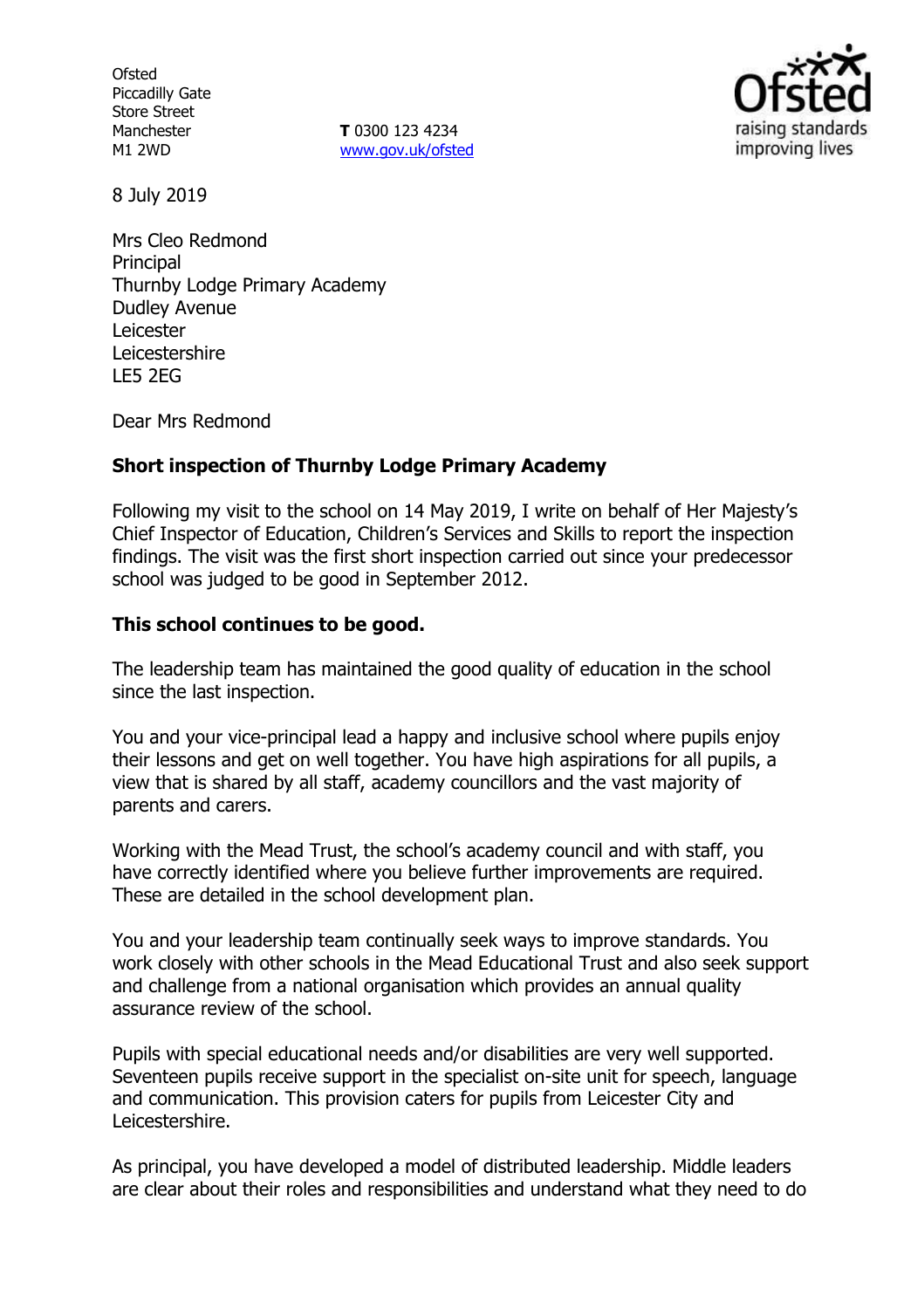

to bring about further improvement in the school. For example, the subject leaders for mathematics and religious education spoke enthusiastically to me about their successes and future plans for their respective subjects. This was borne out by the subject development plans that I looked at during the inspection.

You ensure that teaching is typically good. Pupils say lessons are interesting and challenging. I would agree. I saw, for instance, pupils in the early years developing their numeracy skills by buying items from a toy shop run by the teacher. I saw pupils in Year 1 writing a diary entry for a mermaid. Meanwhile, Year 5 pupils were ordering decimals and Year 6 pupils were tackling challenging mathematics problems collaboratively in small groups.

Staff feel valued and are proud to be part of Thurnby Lodge Primary Academy. They enjoy working at the school and appreciate the culture of openness and mutual support and trust that permeates the school. They are given time and resources to improve their own and others' professional practice, and they consider that their contributions to school improvement are recognised and worthy.

You promote pupils' spiritual, moral, social and cultural development very well. You have adapted the curriculum to provide opportunities for pupils to explore other cultures, and to participate in a variety of experiences. For example, the introduction of regular 'celebration days' throughout the year has enthused pupils and made them more knowledgeable about aspects of different faiths.

Pupils enjoy coming to school, and they speak positively about their teachers and how they 'make lessons fun'. Relationships between staff and pupils are strong. Pupils report that they find it easy to ask for help, and they consider their teachers approachable and helpful. Pupils' behaviour is excellent. In all of the lessons that I observed, pupils displayed consistently exemplary attitudes to learning. They follow instructions quickly, work hard and are fully engaged in their learning.

Parents are very positive about the school. They believe that the school is well led, and they appreciate the 'friendly community feel' of the school and the 'caring and supportive staff'. They feel that staff listen to them and act on any concerns that they may have.

The academy council is committed to ensuring that all pupils receive a good education, and members visit the school regularly to see it in action or to receive updates from you or from middle leaders. The academy council is using this information in addition to published data to hold leaders to account.

## **Safeguarding is effective.**

You and your leadership team have ensured that all safeguarding arrangements are fit for purpose. You ensure that all the necessary checks are in place before an adult starts working or volunteering at the school.

You and the school's other two designated safeguarding leads have created an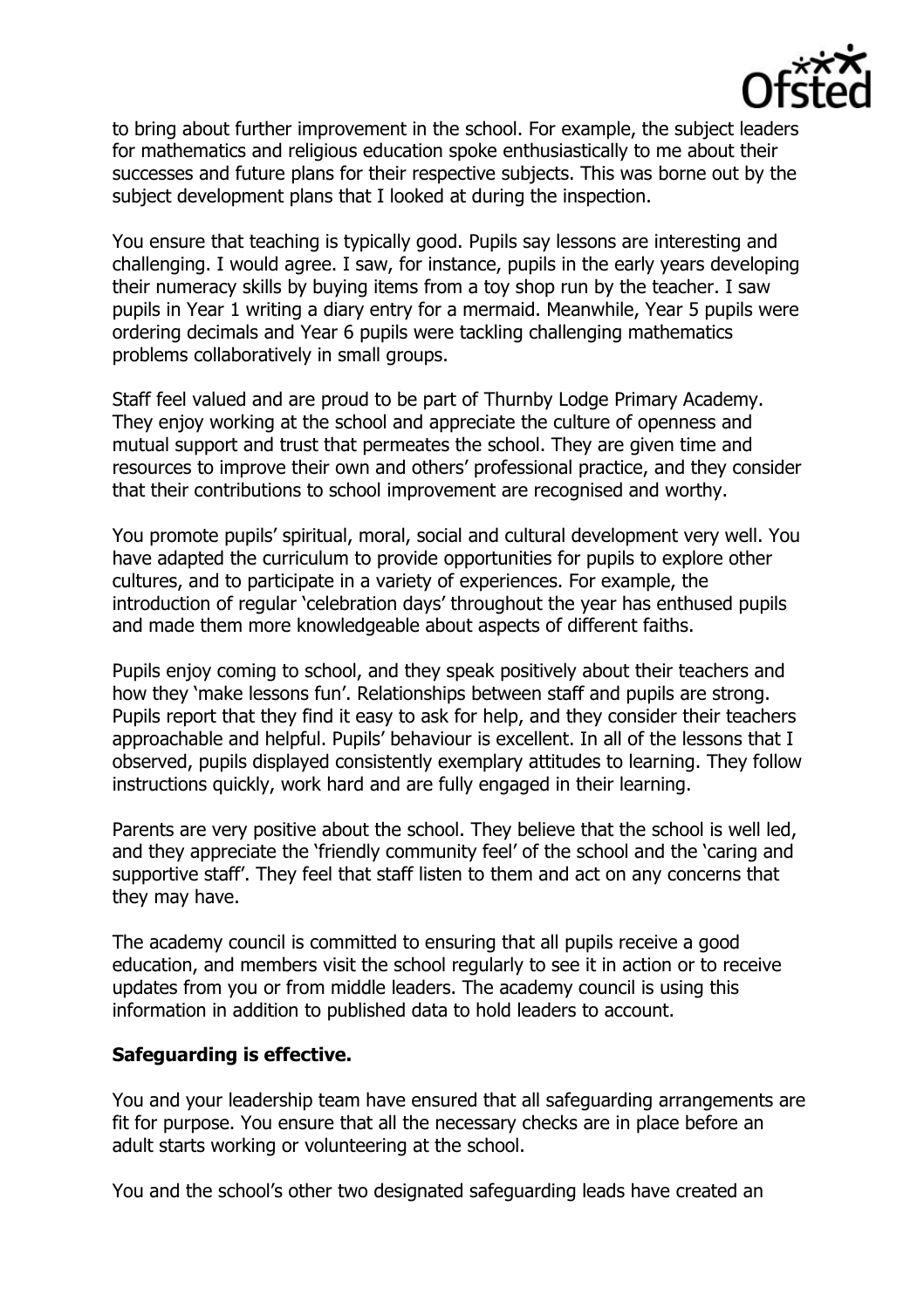

ethos where safeguarding is a priority for all staff. The three of you meet weekly to discuss vulnerable pupils and to ensure that these pupils' needs are being met. You use an online system for recording and tracking safeguarding issues. The records that I saw were well organised and of high quality.

Staff, parents and pupils know who they need to talk to if they have any concerns. Pupils report that they feel safe and well cared for. They say that incidents of bullying are rare but are confident that staff would act quickly should any occur.

Staff and most academy councillors are well trained in safeguarding. There are, however, some newer governors who have yet to complete the 'Prevent' duty training.

# **Inspection findings**

- The quality of teaching, learning and assessment is good throughout the school. Pupils enter school with skills that are typically below average, but, by the end of key stage 1, the proportion of pupils who attain at least the expected standard is at or above the national average. The proportion of pupils who attain a greater depth of understanding in reading, writing and mathematics is now above the national average.
- **Pupils continue to perform well in key stage 2. Where progress is seen to be less** strong for a particular group of pupils, leaders are aware and take steps to address the issue. For example, leaders have carried out recent work to improve provision and outcomes for the most able pupils in mathematics.
- The mathematics subject leader has monitored teaching and learning and provided developmental guidance for teachers. Pupils' reasoning skills have been developed through the introduction of an 'answer, prove, explain' approach to teaching, and the most able pupils are now presented with more challenging work that requires them to think deeper.
- Pupils' basic numeracy skills have been improved through the introduction of a times tables online programme that pupils regularly access.
- Higher order mathematics skills are now being better taught. This was borne out in both the lessons that I observed and my analysis of pupils' work in books. For example, one able group of Year 6 pupils were tasked with having to solve the following problem: 'If the weight of one match box containing 220 matches weighs 45g, how heavy is one match if the box weighs 12g?'
- Another focus of the inspection was to look at the school's provision for pupils' physical and mental wellbeing.
- **Pupils'** physical and emotional wellbeing is given a high priority, with staff committed to developing pupils' character traits that will equip them well for life. A 'Roots to Resilience' programme is used throughout the school to promote 'character muscles', such as perseverance, kindness and good manners. Pupils speak highly of this and enjoy being rewarded by staff when they are seen displaying these valued characteristics.
- Healthy eating is taught in science, as well as personal, social and health lessons.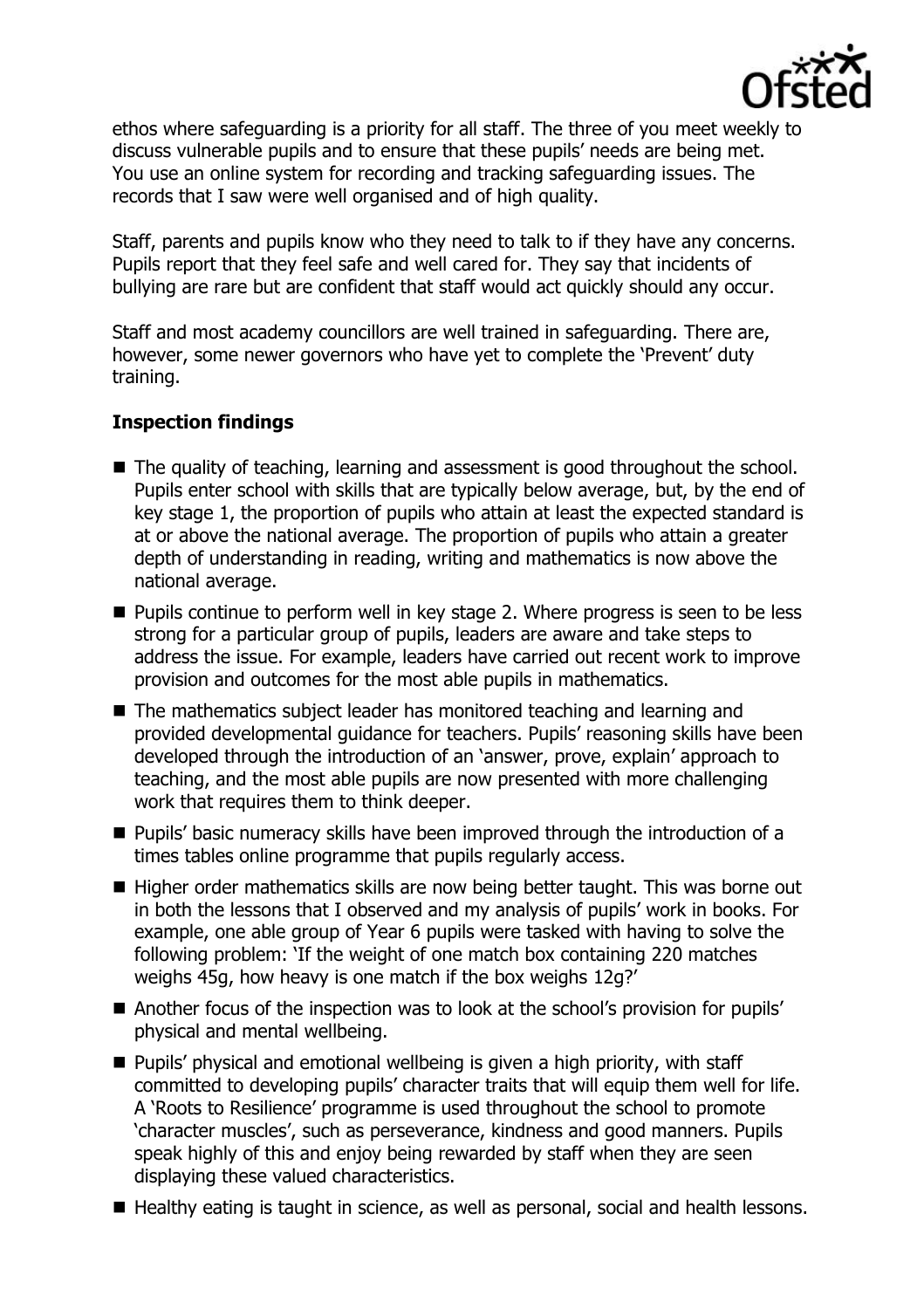

A salad bar option has recently been added to pupils' lunchtime choices and lunchbox audits are periodically undertaken. These are used to promote understanding about healthy eating.

- Pupils' physical health has been improved through the introduction of a 'mile a day' challenge. Pupils appreciate the wide range of extra-curricular sports clubs and the adventurous activity-focused residential trips that the school organises.
- The Sports Premium Grant is used to fund sports coaches who model good practice to teachers. Teachers are then observed teaching and receive developmental feedback from the coaches, thus improving their own practice.
- A third focus of this inspection was to look at the curriculum.
- Leaders are in the process of adapting the curriculum to emphasise intent and creativity more, and to provide more enriched experiences for pupils. A new facility has been developed to cater for art, design and science teaching.
- Subject leaders are actively involved in promoting and developing the subjects for which they are responsible. Regular monitoring activities are carried out and the results of these activities are fed into subject-specific development plans as future actions.
- Cross-curricular topic work is presented in topic project folders, but coverage, presentation and progression are not always completed to the same standard as in pupils' core subject work. Leaders agreed with me that the curriculum offered to Year 6 pupils was narrower, with less content and depth than that seen in other year groups.

## **Next steps for the school**

Leaders and those responsible for governance should ensure that:

- $\blacksquare$  strategies to ensure that the most able pupils achieve the higher standards in the core subjects at the end of key stage 2 are embedded and developed further
- $\blacksquare$  the curriculum is further developed to ensure that standards are as equally high in the foundation subjects as they are in the core subjects.

I am copying this letter to the chair of the academy council, the chief executive officer of the multi-academy trust, the regional schools commissioner and the director of children's services for Leicester. This letter will be published on the Ofsted website.

Yours sincerely

John Savage **Ofsted Inspector**